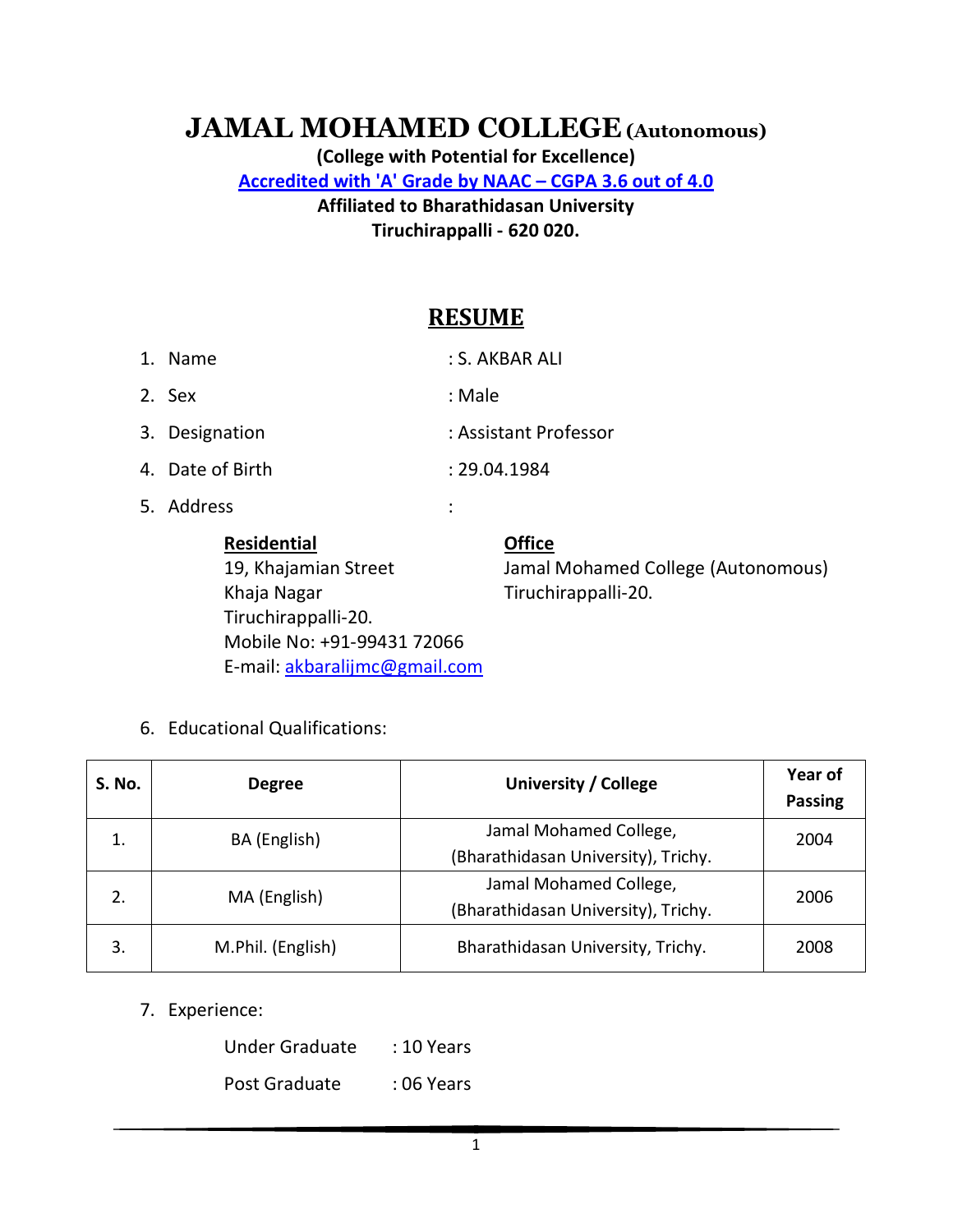- 8. Languages Known : Tamil, English, Urdu
- 9. Areas of Specialization : Indian Writing in English
- 10. Subjects Taught:

Under Graduate:

Prose, Poetry, Language and Linguistics,

Social History of England,

History of English Literature, Soft Skills, Grammar,

Indian Writing in English, Commonwealth Literature,

Personality Development, Shakespeare, English

Language Teaching…

Post Graduate:

 History of English Language and Structure of Modern English, Restoration and  $18<sup>th</sup>$  C English Literature,

Women's Writing, Canadian Literature, Literary

Criticism, Research Methodology, Media Studies…

# **11. Seminars/Conferences/Workshops Participated:**

- 1. Participated in the Spoken English Classes conducted by the Guidance, Counselling and UGC Coaching Centre of Jamal Mohamed College, Tiruchirappalli, from 23.07.2003 to 30.09.2003.
- 2. Participated in a State Level Seminar on "Gender Issues: Texts and Contexts in Recent Post Colonial Literatures" organized by the PG and Research Department of English, Jamal Mohamed College, Tiruchirappalli, on 14<sup>th</sup> and 15<sup>th</sup> September, 2004.
- 3. Participated in a Two Day Seminar on "Ethnicity-Multi- Cultural Problems" Sponsored by IACS held at the Department of English, National College, Tiruchirappalli, on  $19^{th}$  and  $20^{th}$  February, 2005.
- 4. Participated in an Inter-Collegiate Seminar on "Commonwealth Literature" held at Sourashtra College, Madurai on 4<sup>th</sup> March, 2005.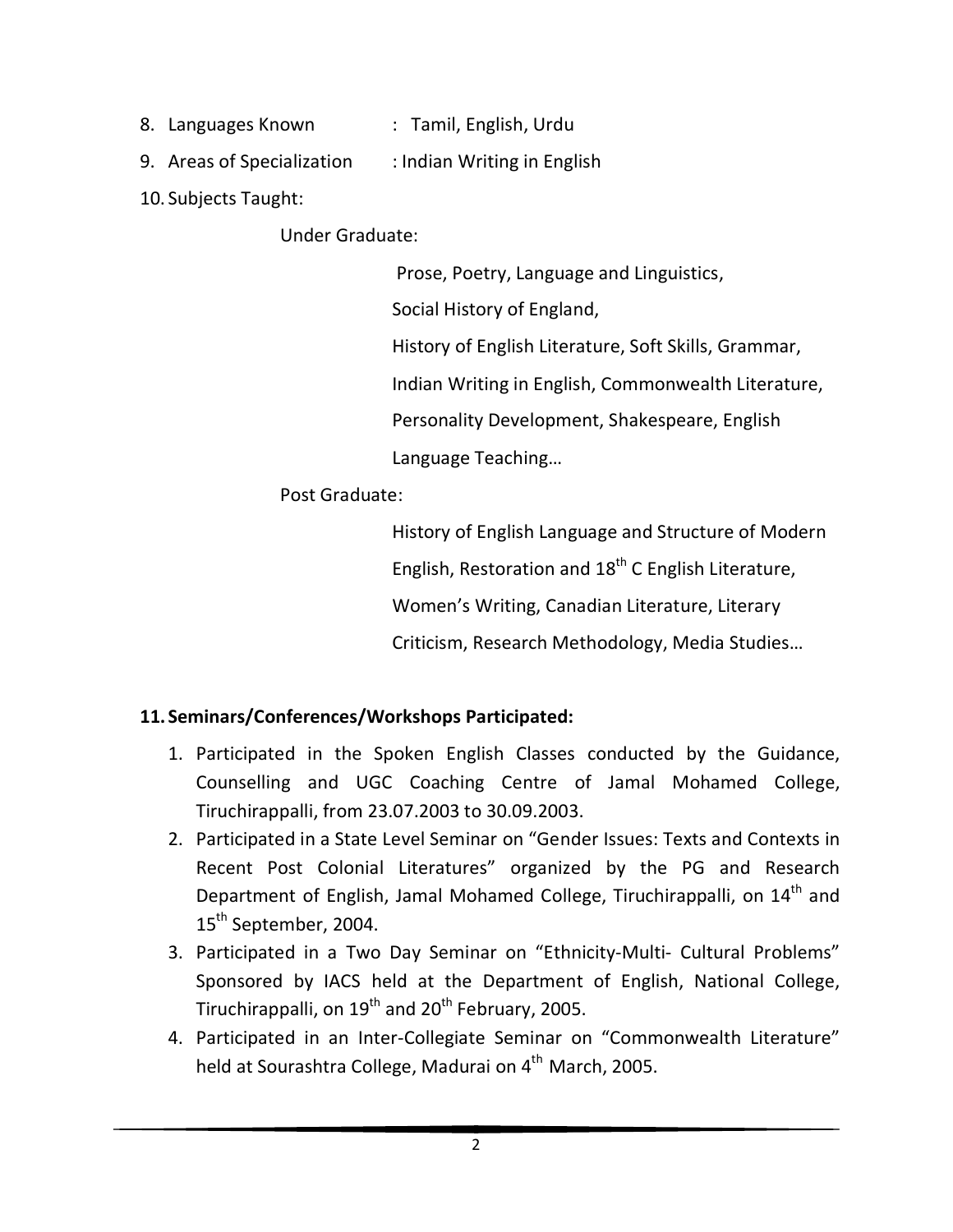- 5. Participated in the UGC Sponsored State Level Seminar on "Human Rights and Values in Education" organized by the PG and Research Department of English, Jamal Mohamed College, Tiruchirappalli, on 07<sup>th</sup> March, 2007.
- 6. Participated in the National Conference on "Fuzzy Mathematics and Graph Theory" organized by the PG and Research Department of Mathematics, Jamal Mohamed College, Tiruchirappalli, on  $27<sup>th</sup>$  and  $28<sup>th</sup>$  March, 2008.
- 7. Participated in the NAAC Sponsored National Level Seminar on "Quality Enhancement in Teaching, Research and Extension in Higher Education Institutions - Prospects and Problems" organized by the Internal Quality Assurance Cell, Jamal Mohamed College, Tiruchirappalli, on 15<sup>th</sup> and 16<sup>th</sup> April, 2010.
- 8. Participated in the Seminar on "Creating Competitiveness to excel in higher education-a TQM approach" organized by the Internal Quality Assurance Cell, Jamal Mohamed College, Tiruchirappalli, on 08<sup>th</sup> December, 2010.
- 9. Participated in the One Day National Seminar (Funded by UGC Autonomous Grant) on "Mahjar Literature" organized by the PG and Research Department of Arabic, Jamal Mohamed College, Tiruchirappalli, on 14<sup>th</sup> December, 2010.
- 10. Participated in the State Level Seminar on "Gender Issues in Indian Writing in English" (Under UGC Autonomous Grant) organized by the PG and Research Department of English, Jamal Mohamed College, Tiruchirappalli, on 20<sup>th</sup> January, 2011.
- 11. Participated in the UGC Autonomous Grant National Seminar on "Examination Reforms" held at Jamal Mohamed College, Tiruchirappalli, on 24<sup>th</sup> February, 2012.
- 12. Participated in " A One Day State Level Workshop on Soft Skills" (Under UGC Autonomous Grant) organized by the PG and Research Department of English, Jamal Mohamed College, Tiruchirappalli, on 29<sup>th</sup> February, 2012.
- 13. Participated in A One Day Seminar (Under UGC Autonomous Grant) on "Teaching, Learning and Research in Higher Education- Excellence and Beyond Excellence" by the Internal Quality Assurance Cell, Jamal Mohamed College, Tiruchirappalli, on 07<sup>th</sup> March, 2012.
- 14. Participated in the National Level Seminar on "Cultural Contours In Contemporary English Literature" (Under UGC Autonomous Grant) organized by the PG and Research Department of English, Jamal Mohamed College, Tiruchirappalli, on 21<sup>st</sup> February, 2013.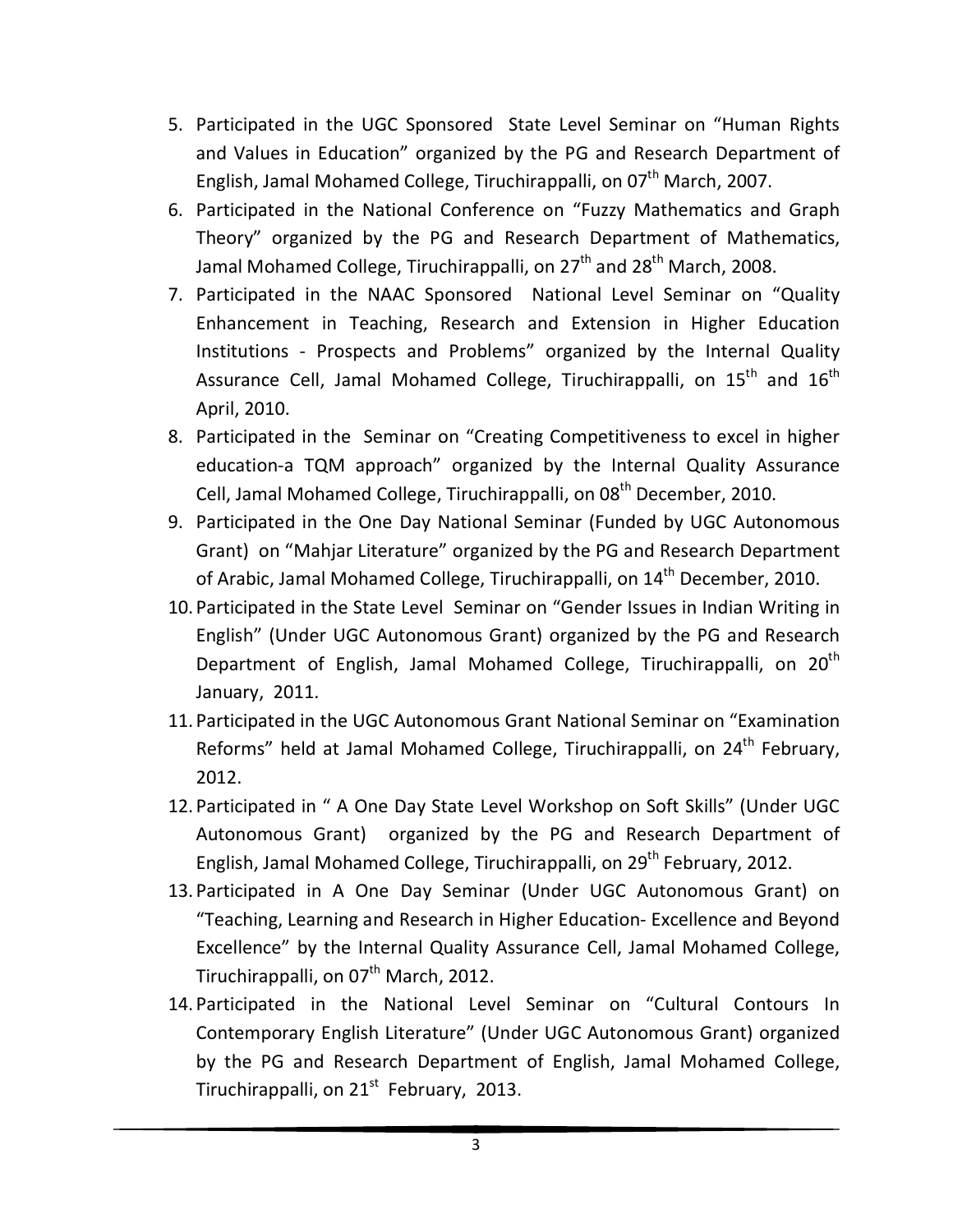15. Participated in a State Level Workshop on "Recent Trends and Techniques in English Language Teaching" organized by the PG and Research Department of English, Jamal Mohamed College, Tiruchirappalli, on 26<sup>th</sup> February 2014.

#### **12.Papers Presented:**

- 1. Presented a paper titled "Shiv K Kumar's A River With Three Banks: A Post Colonial Study" in the UGC Sponsored State Level Seminar on "Recent Approaches to Modern English Literary Criticism and their impact on Reading and Teaching Practices" organized by the PG and Research Department of English, Jamal Mohamed College, Tiruchirappalli, on  $14<sup>th</sup>$  and  $15<sup>th</sup>$  September 2005.
- 2. Presented a paper titled East West Encounter in Kamala Markandaya's "Nectar in a Sieve" in the State Level Seminar on "East West Encounter in English Literature of South India" organized by the Department of English, Sri Saradha College for Women, Perambalur, on 1<sup>st</sup> March 2010.
- 3. Presented a paper titled "A Constructive Approach for Learners of English Language" in the Two Day ELT Seminar on "Pedagogic Strategies For Triggering The Learners' English Language Acquisition Devices" organized by the Research Department of English, St. Xavier's College (Autonomous), Palayamkottai on 13<sup>th</sup> and 14<sup>th</sup> December 2012.
- 4. Presented a paper titled "Fascinating Facts Between India and Canada" in the IACS Sponsored Two Day International Seminar on Canadian Studies " organized by the PG and Research Department of English, H.H. The Rajah's College, Pudukkottai, on  $6<sup>th</sup>$  and  $7<sup>th</sup>$  September 2013.
- 5. Presented a paper titled "Reading Skill Made Easy" in the Conference on "Reading Skills and Strategies " organized by The Seshasayee Institute of Technology, Trichy, on 5<sup>th</sup> October 2013.
- 6. Prenented a paper titled "The Notions and aspects of colonialism as revealed in Asif Currimbhoy's selected plays" in the National Seminar on "Identities and Realities: Texts and Contexts in Post Colonial Literatures" organized by the PG and Research Department of English (SF) on  $12<sup>th</sup>$  January 2016.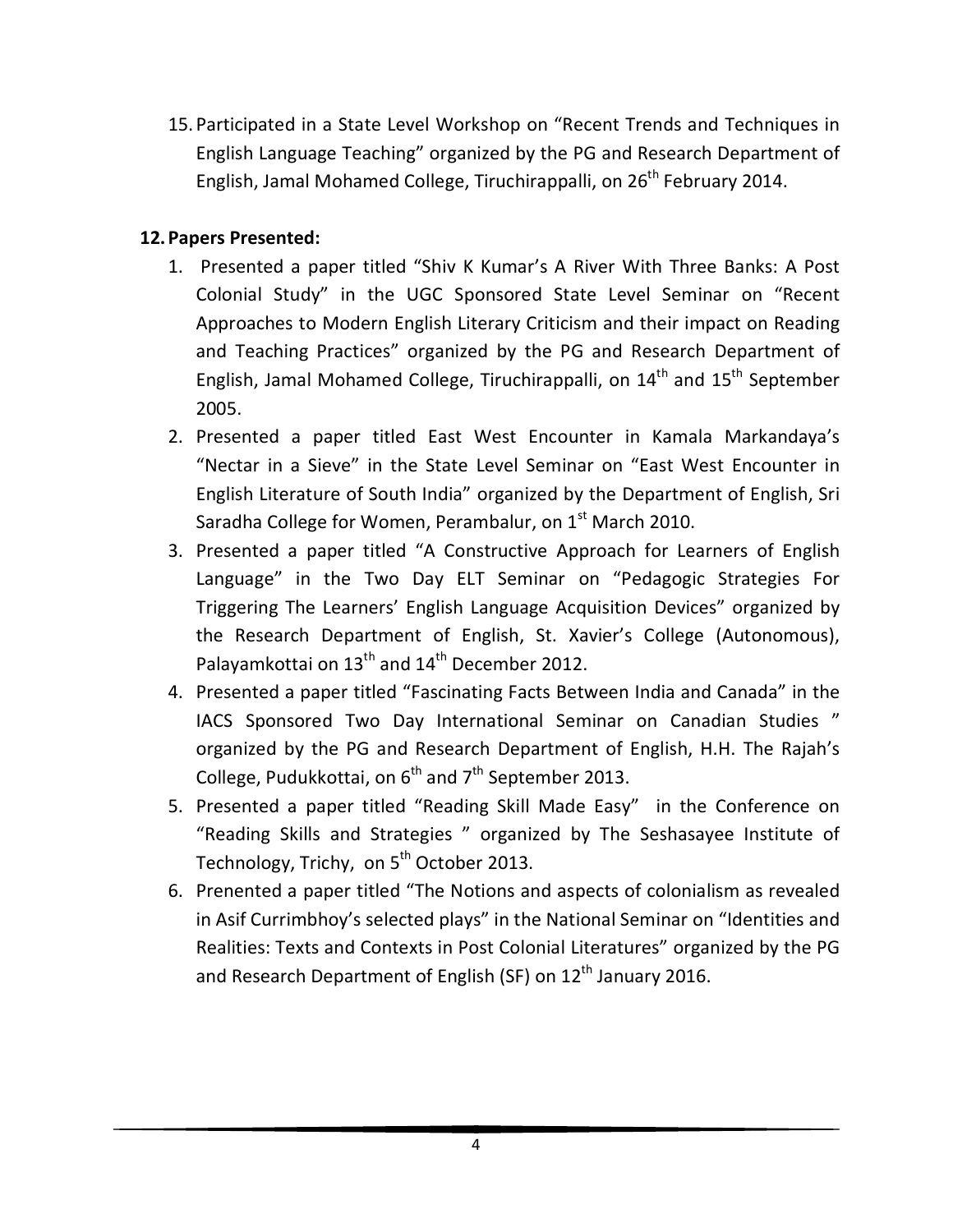#### **13.Resource Person:**

- 1. Handled Thirty Spoken English Classes for III B.Sc., Chemistry Students of Jamal Mohamed College, Trichy organized by PG and Research Department of Chemistry from 05.01.2006 to 08.03.2006.
- 2. Acted as a Resource Person in the Department of English, Srinivasan College of Arts and Science (Co-Ed) Perambalur and gave a special lecture on "Literary Criticism" on  $15<sup>th</sup>$  and  $16<sup>th</sup>$  October 2014.
- 3. Acted as a Resource Person in Srinivasan Dhanalakshmi College of Arts and Science, Perambalur and gave a special lecture in the Bridge Course on  $07<sup>th</sup>$ July 2015.
- 4. Acted as a Resource Person in the Department of English, Srinivasan College of Arts and Science (Co-Ed) Perambalur and gave a special lecture on "Literary Criticism" on 22<sup>nd</sup> September 2015.
- 5. Acted as a Resource Person in Govt. Syed Murthuza Hr. Sec. School, Trichy and gave a special lecture on "Effective Communication" on 2<sup>nd</sup> September 2015.
- 6. Acted as a Resource Person in Govt. Syed Murthuza Hr. Sec. School, Trichy and gave a special lecture on "Soft Skills" on 08<sup>th</sup> October 2015.

# **14. Seminars / Conferences organized:**

1. Acted as an Organising Secretary in A National Seminar on "Dialectics of Diasporic Literature: Trends and Techniques" Organised by the PG and Research Department of English (SF) on  $21<sup>st</sup>$  January 2015.

#### **15.Participation in Extracurricular Activities:**

- 1. Attended the Summer Special Camp on "Islamic Studies" conducted at Al Jamiathul Firdousiyya Arabic College, Nagercoil from 17.05.1999 to 27.05.1999.
- 2. Participated in the Annual Special NSS Camp under Directorate of School Education-Tamil Nadu held at Vaithianathapuram Village, Cuddalore District for 10 Days from 09.03.2000 to 18.03.2000.
- 3. Participated in the "Mega Health and Eye Camp and Afforestation Fest" Conducted jointly by TSP I Bn. AP, DIG Range and Youth Community Policing Council at I Bn. Tiruchi on 08.10.2002 and 12.10.2002.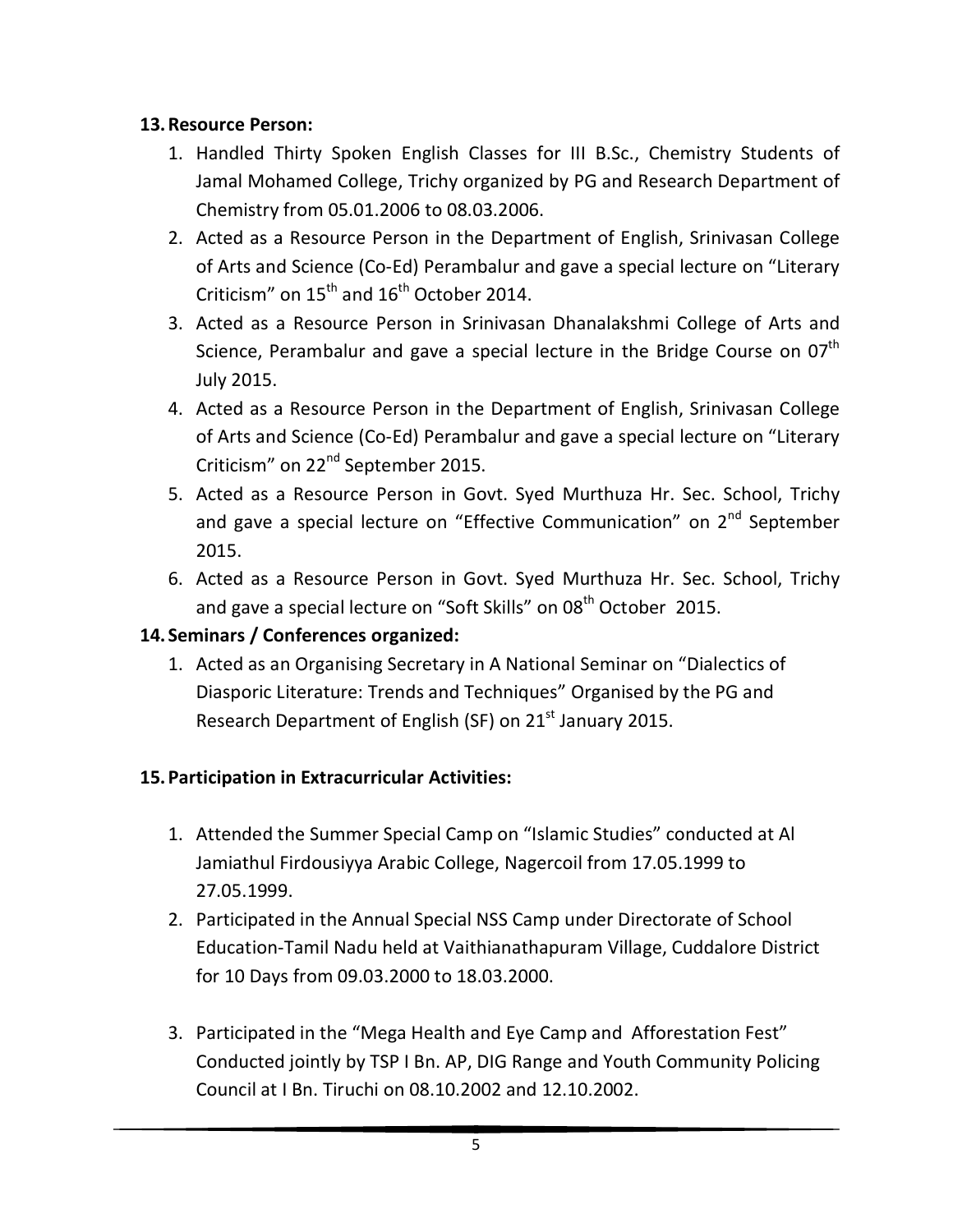- 4. Attended the National Cadet Corps ( Tamil Nadu, Pondichery and Andaman) Annual Training Camp held at Regional Engineering College, Trichy from 11 June 2002 to 22 June 2002.
- 5. Passed the NCC "B" Examination held in 2003 under the authority of Ministry of Defence, Government of India.
- 6. Acted as a Secretary, English Literary Association, PG and Research Department of English, Jamal Mohamed College, (Autonomous) Tiruchirappalli-20, for the academic year 2006 – 2007.
- 7. Acted as Students Representative in the Grievance Committee in the year 2006.
- 8. Acted as a Member, in the Consumer Club, Jamal Mohamed College, (Autonomous) Tiruchirappalli-20, for the academic year 2006 – 2007.
- 9. Participated in the Elocution Competition sponsored by Police Training College, Chennai, organized by IN-Service Police Training Centre, Tiruchi Range at I Battalion, on  $18<sup>th</sup>$  February, 2006.
- 10.Acting as an NSS Programme Officer, Jamal Mohamed College (Autonomous) from the academic year 2014-2015.
- 11. Participated in NADP Methodology Workshop on "Urban Forestry to Combat Pollution" held at Forest College and Research Institute, Mettupalayam on 08<sup>th</sup> October, 2014.
- 12.Attended the Orientation Course for NSS Programme Officers at Empanelled Training Institution (ETI) (Under the Ministry of Youth Affaira and Sports) – Madras School of Social Work, Chennai from 29.01.2015 to 04.02.2015.
- 13. Participated in the "World Drug Against Day" held at Sigaram Drug Awareness Counseling and Rescuing Center, Tiruchirappalli on 26<sup>th</sup> June 2015.
- 14.Acted as a member of Executive Committee in the National Seminar on "Identities and Realities: Texts and Contexts in Post Colonial Literatures" organized by the PG and Research Department of English (SF) on 12<sup>th</sup> January 2016.

# **16. Any other information:**

- 1. Secured the First class in the Deeniyath Competitive Examination conducted by Jamal Mohamed College, Trichy during the year 2001-2002.
- 2. Secured the First class in the Deeniyath Competitive Examination conducted by Jamal Mohamed College, Trichy during the year 2003-2004.